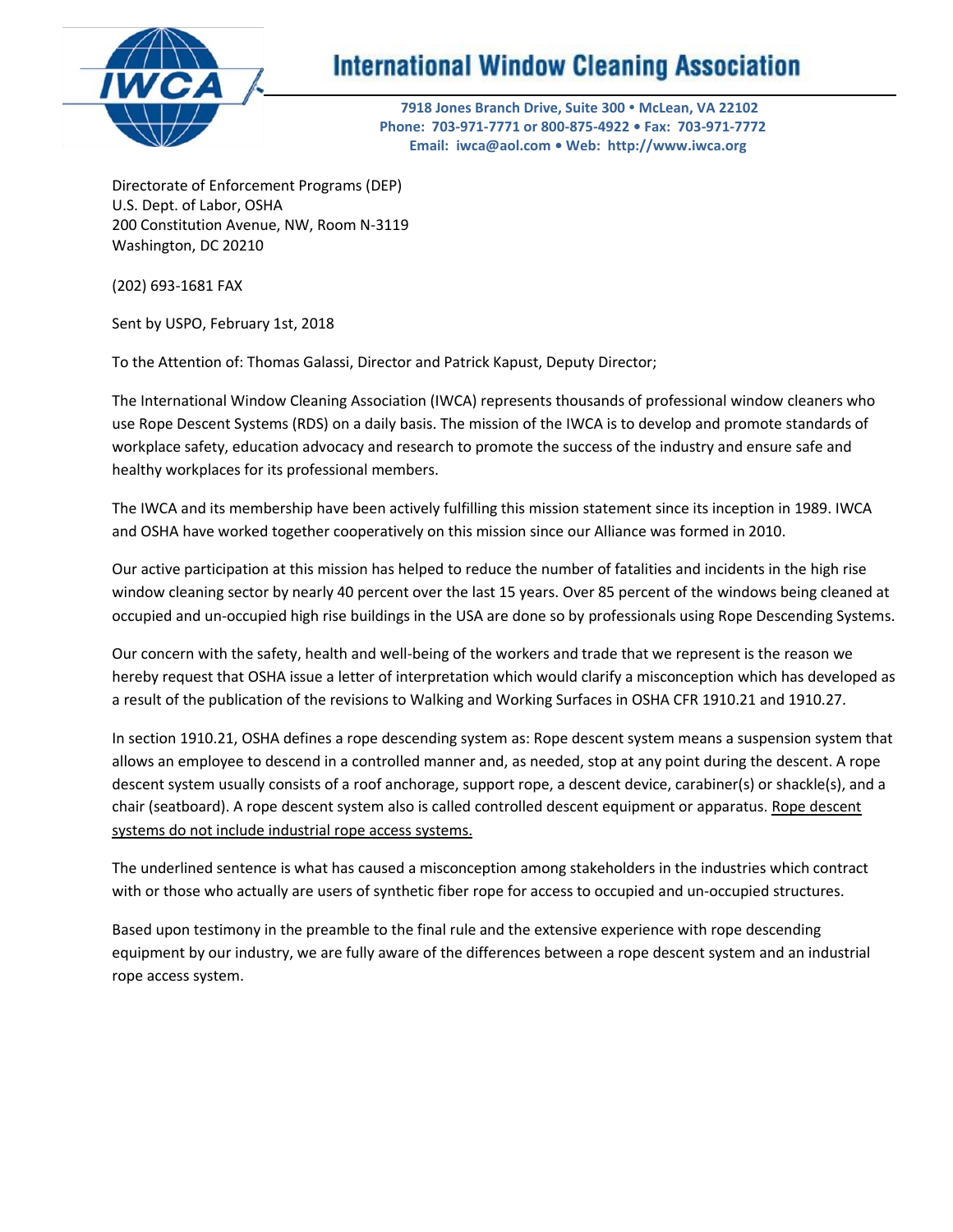The Society of Professional Rope Access Technicians, (SPRAT) defines industrial rope access (IRA) as: Rope access: A means of access by descending or ascending a main line while the worker is protected by a safety line. Rope access also includes the use of climbing and aid climbing techniques with fall protection.

It is clear to professional members of the window cleaning industry as well as those of the professional rope access industry, that the differences between RDS and IRA are only specific to the fact that IRA systems are used primarily for rescue as well as used infrequently and temporarily for extremely difficult access to areas on occupied and unoccupied structures which cannot be accessed safely and practicably by other means. The use of industrial rope access systems consists of additional equipment to provide unconventional and non-routine access by use of rope based skills at occupied or un-occupied structures (on or offshore), geological features (such as cliff faces), or manmade features (such as dams).

On the other hand, RDS are used frequently and multiple times (millions of descents performed annually as stated in the preamble to the Final Rule) to perform routine maintenance, such as window cleaning, power washing, caulking, painting, etc.. A RDS may often be the permanently designated method for accessing an occupied building's façade and windows when an anchorage point system has been inspected, tested, certified and maintained as prescribed in OSHA CFR 1910.27 and routine maintenance is performed on a semiannual basis.

However, if an industrial rope access system is used at a building in a manner which allows a worker to descend in a controlled manner and as needed, stop at any point during the descent to perform work, then it is being used as a rope descent system as defined by OSHA in CFR 1910.21. The use of a seatboard is optional with RDS and IRAS and does not define either of the two systems.

The State of California specifically excludes the use of Industrial Rope Access Equipment for window cleaning and exterior building maintenance. CCR Title 8, Section 3270. (Copy attached)

The State of New York declares that IRA cannot be used until an application for its use is approved by the DOL and recognizes them a single point suspension systems which are to be used only for visual inspection and/or nondestructive investigation and no repairs or construction work may be performed by IRAS. (Copy attached)

Our request for a clarification is as follows:

Because the definition in CFR 1910.21 states that rope descent systems do not include industrial rope access systems. Was it OSHA's intention that all the requirements of Section 1910.27, particularly the identification and certification of anchorages; do not apply to a building owner or employer and employee when an industrial rope access system is being used at a building to perform work in the same manner that a rope descending system would be used? Or conversely, was it OSHA's intention that the requirements of Section 1910.27 do apply when an industrial rope access system is being used to perform work in the same manner that a rope descending system would be used?

We thank you for prompt consideration of this request.

Please feel free to contact us if you wish to discuss further.

Sincerely,

Jason York President International Window Cleaning Association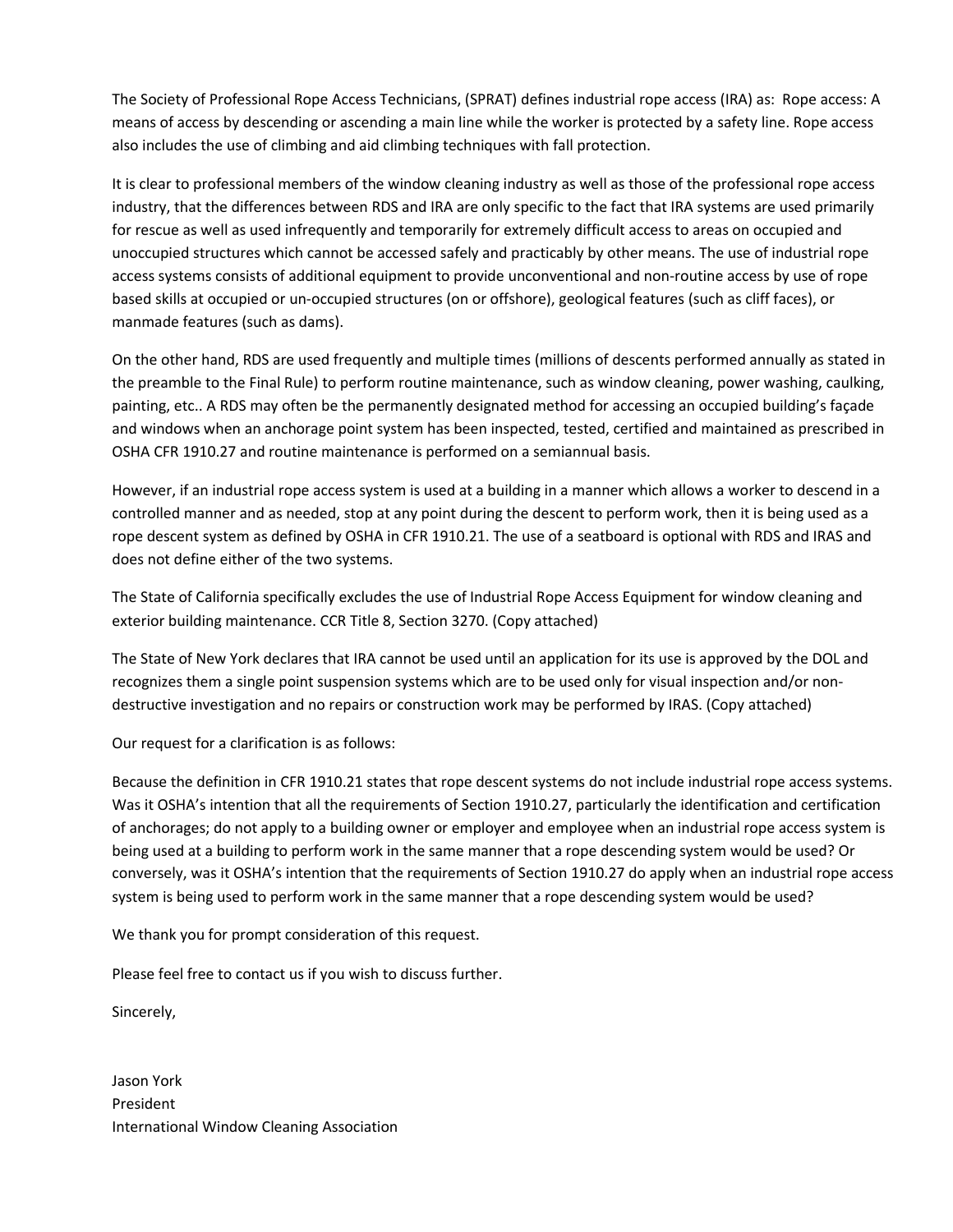This information is provided free of charge by the Department of Industrial Relations from its web site at [www.dir.ca.gov](https://www.dir.ca.gov/). These regulations are for the convenience of the user and no representation or warranty is made that the information is current or accurate. See full disclaimer at [http://www.dir.ca.gov/od\\_pub/disclaimer.html](https://www.dir.ca.gov/od_pub/disclaimer.html).

### Subchapter 7. General Industry Safety Orders Group 1. General Physical Conditions and Structures Article 4. Access, Work Space, and Work Areas §3270.1. Use of Rope Access Equipment.

[Return to index](https://www.dir.ca.gov/title8/index/T8index.asp) [New query](https://www.dir.ca.gov/samples/search/query.htm)

#### §3270.1. Use of Rope Access Equipment.

(a) Scope and Application. This section establishes safety requirements for rope access and the use, care and maintenance of rope access equipment as defined in Section 3207. Rope supported work shall be permitted only when other means of access are not feasible or would increase the risk of injury to the employee and/or the public. The requirements of this section include, but are not limited to, the inspection of dams and spillways, access to interior or exterior structural and architectural components of buildings, highway/bridge inspection and maintenance, and access to powerplant penstocks.

Exception: (1) Window cleaning and exterior building maintenance as regulated by Articles 5 and 6 of these Orders; (2) Emergency search and rescue operations; (3) Entertainment performances and rehearsals.

(b) Approval. Rope access equipment shall be approved for its intended use as defined in Section 3206 of these Orders.

(c) Training.

(1) The employer shall establish, implement and maintain a written Code of Safe Practices for rope access work. The written Code of Safe Practices shall include, but not be limited to the following elements:

- a. Methods of rope access and anchorage used by the employer.
- b. Employee selection criteria.
- c. Equipment selection and inspection criteria.
- d. Roles and responsibilities of rope access team members.
- e. Communication systems.
- f. Employee training program.
- g. Rescue and emergency protocol.

h. Identification of any unique site hazards that may affect the safety of employees using rope access methods.

(2) Employees shall be trained in accordance with the Code of Safe Practices, including rescue techniques. The employer shall evaluate the competence of the employee to perform rope access in accordance with the Code of Safe Practices including a hands-on demonstration by the employee of his/her rope access skills.

(3) Employees who perform rope access shall receive annual refresher training. The training shall include a reevaluation (e.g., hands-on demonstration) of the employee's ability to perform rope access in accordance with the Code of Safe Practices.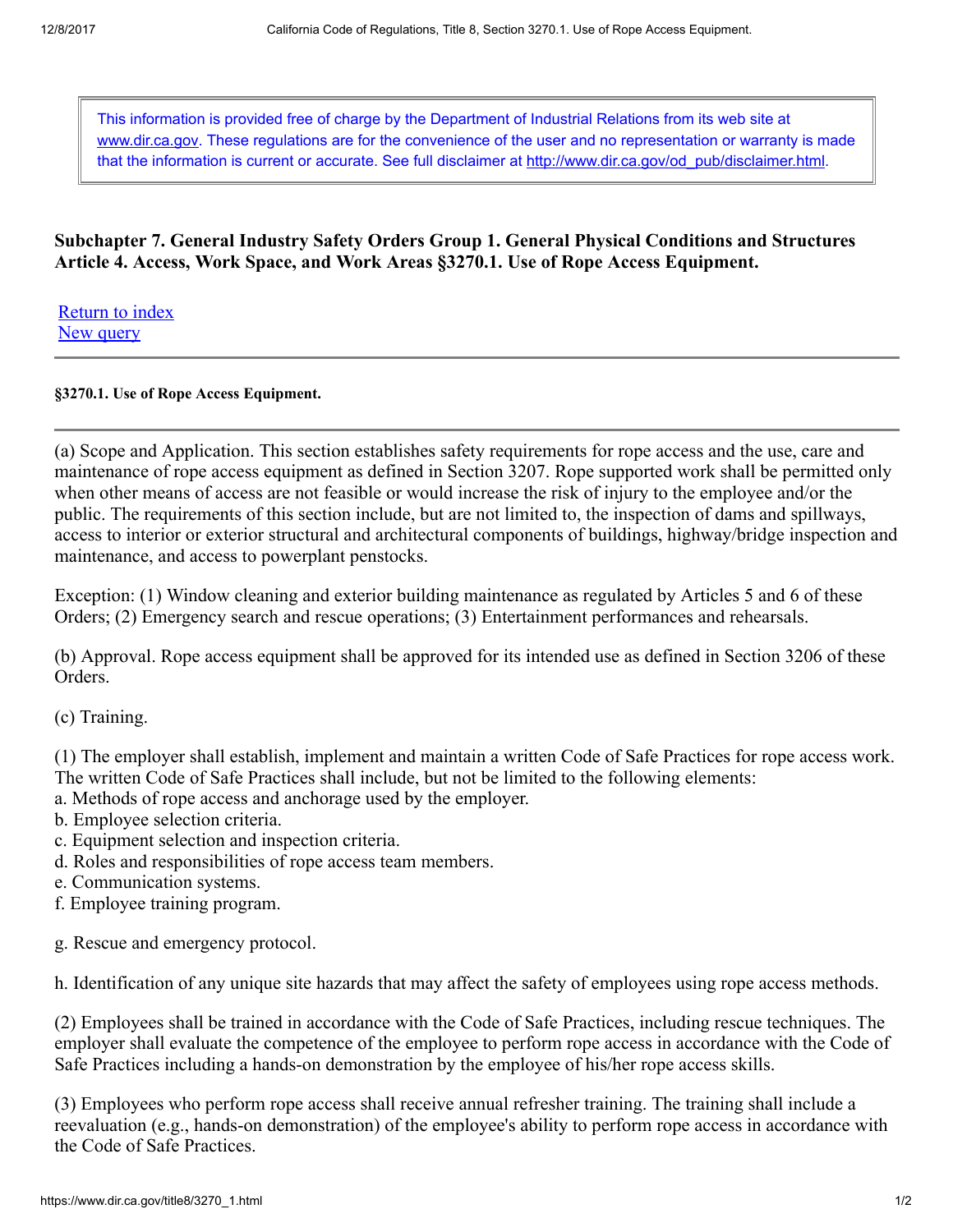12/8/2017 California Code of Regulations, Title 8, Section 3270.1. Use of Rope Access Equipment.

(4) Documentation of employee training shall be maintained as required by Section 3203 of these Orders.

(d) Equipment Inspection and Maintenance.

(1) The manufacturer's recommendations for use, care, inspection and maintenance of rope access equipment shall be followed.

(2) A qualified person shall inspect rope access equipment each day before and after use to determine that the equipment is safe for its intended use.

(3) Damaged or defective rope access equipment shall be immediately removed from service.

(e) Anchorage. Anchorages shall be sufficient to safety support at least twice the maximum anticipated dynamic load imposed upon them as determined by a qualified person.

(f) Personal Protective Equipment. Employees performing rope access work shall be provided personal protective equipment in accordance with Article 10 of these Orders.

(g) There shall be at least two trained employees present when rope access equipment and techniques are used.

(h) Trainer Qualifications. Employees who use rope access equipment and/or perform rope access shall be trained by persons with the qualifications and experience necessary to effectively instruct the employee in the proper fundamentals of rope access, equipment, and techniques as described in subsection (c) of this section.

(i) The employer shall provide for the prompt rescue of employees in case of equipment malfunction or a fall, or shall assure that employees are able to rescue themselves.

(j) A safety, secondary, belay, or backup line, or other appropriate fall arrest device shall be used when the main line is the primary means of support, unless the employer can demonstrate that the second line or other fall arrest device would create a greater hazard or would otherwise be infeasible.

(1) When a safety line is used in conjunction with the main line, each line shall be provided with a separate anchor, and shall be separately fixed to the employee's harness. This shall not prohibit both lines from being attached to a single harness attachment point.

(k) Precautions (e.g., barricades, warning lines) shall be taken to control vehicular traffic and/or prevent unauthorized persons from walking or working beneath employees performing rope access operations.

(l) The employer shall conduct a pre-rope access briefing to discuss the objective(s) of the rope access work to be performed, any unusual site-specific hazards or environmental conditions that could affect the safety of the employee, and emergency procedures to be followed (e.g., employee rescue).

#### NOTE

Authority cited: Section 142.3, Labor Code. Reference: Section 142.3, Labor Code.

### **HISTORY**

1. New section filed 8-4-2000; operative 9-3-2000 (Register 2000, No. 31

[Go Back to Article 1 Table of Contents](https://www.dir.ca.gov/title8/sb7g1a1.html)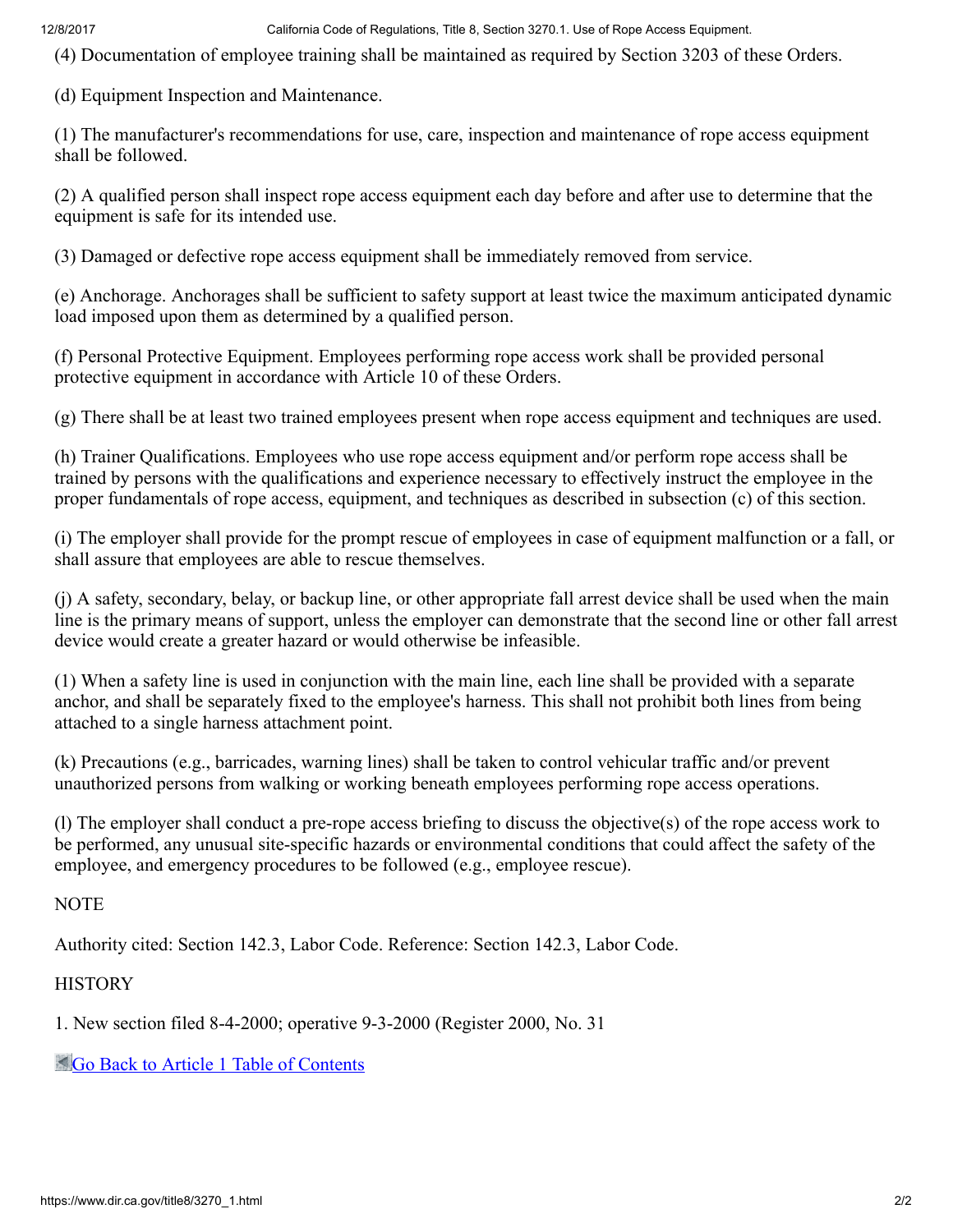Menu



**Search** Construction SafetyComplianceWorker SafetySpecialty Units Select  $\vee$ 

- Emergency Response Team
- Cranes & Derricks
- Elevators
- Facades
- Padlocks
- Scaffolds & Sheds
- Signs
- Specialty Unit Frequently Asked Questions

# **Industrial Rope Access Application Procedure**

Industrial Rope Access refers to techniques by which access is gained to the exterior walls of buildings or other structures (such as monuments) by means of ropes. It applies to all cases where:

- People descend or ascend on a rope;
- Ropes are used as the primary means of support for these individuals; and
- Ropes are used as the primary means of protection or positioning for these individuals.

In the interest of public safety, any person using industrial rope access technology, and swing or support seats as indicated below, as a form of single-point adjustable suspension scaffolding shall be a Licensed Rigger (Special or Master Rigger) and shall submit a Suspended Scaffold Application (CD5) – formerly known as the Notification of Staging and Outrigger Beam Use By Special Riggers form – to the Cranes & Derricks Unit.

The applicant must meet the requirements of the New York City Building Code Building as well as the requirements for filing Hanging Scaffold Applications, including the maintenance of a valid Rigger's License and insurance (which includes general liability, disability, and workers' compensation), and the submission of all supporting documentation, including plans locating support points, lifelines, support lines, and site protection at street level.